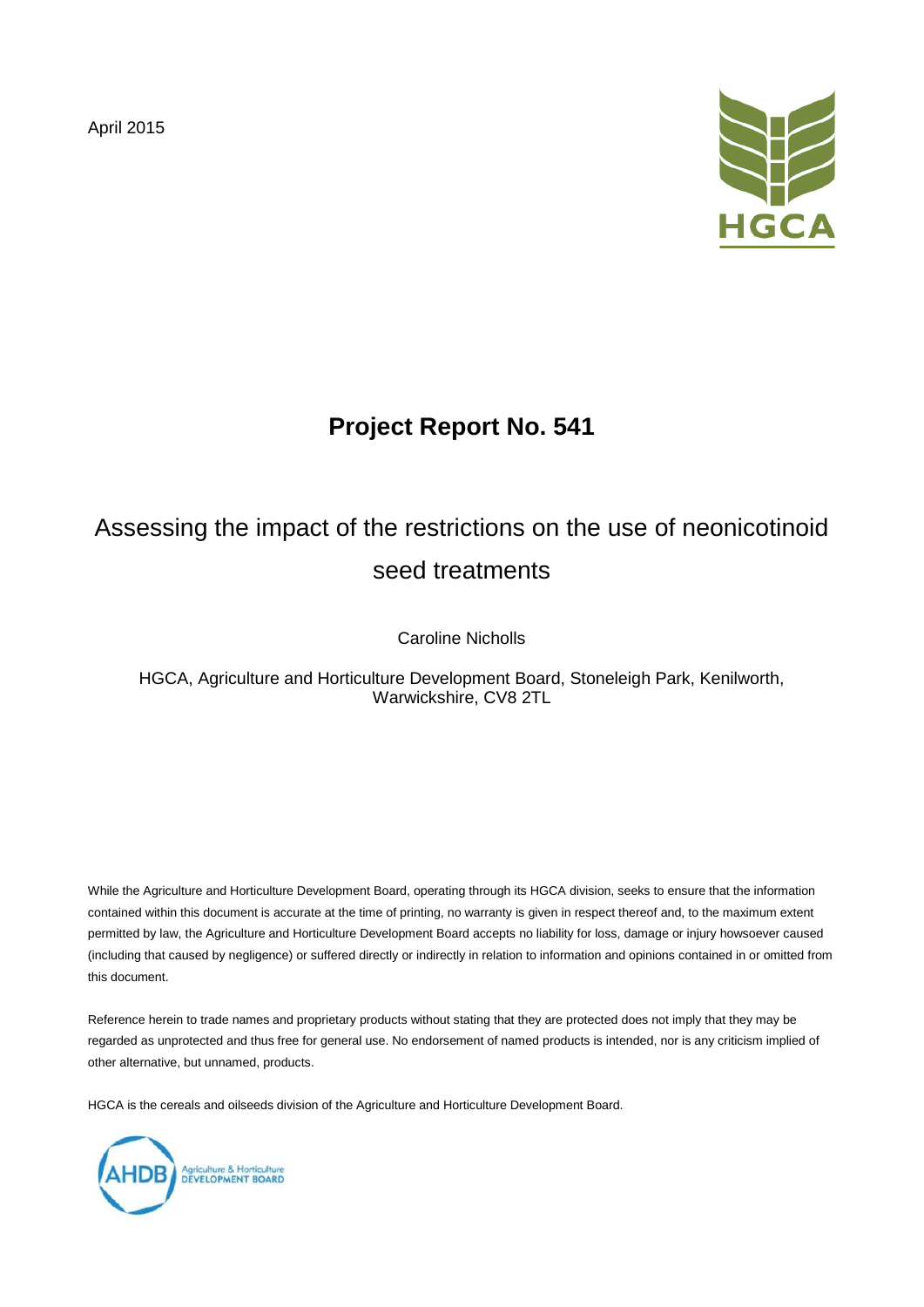## **CONTENTS**

| 2. |      |                                                                             |  |
|----|------|-----------------------------------------------------------------------------|--|
| 3. |      |                                                                             |  |
|    | 3.1. | Changes to the area planted to winter oilseed rape for harvest 2015 because |  |
|    |      |                                                                             |  |
| 4. |      |                                                                             |  |
| 5. |      |                                                                             |  |
|    |      |                                                                             |  |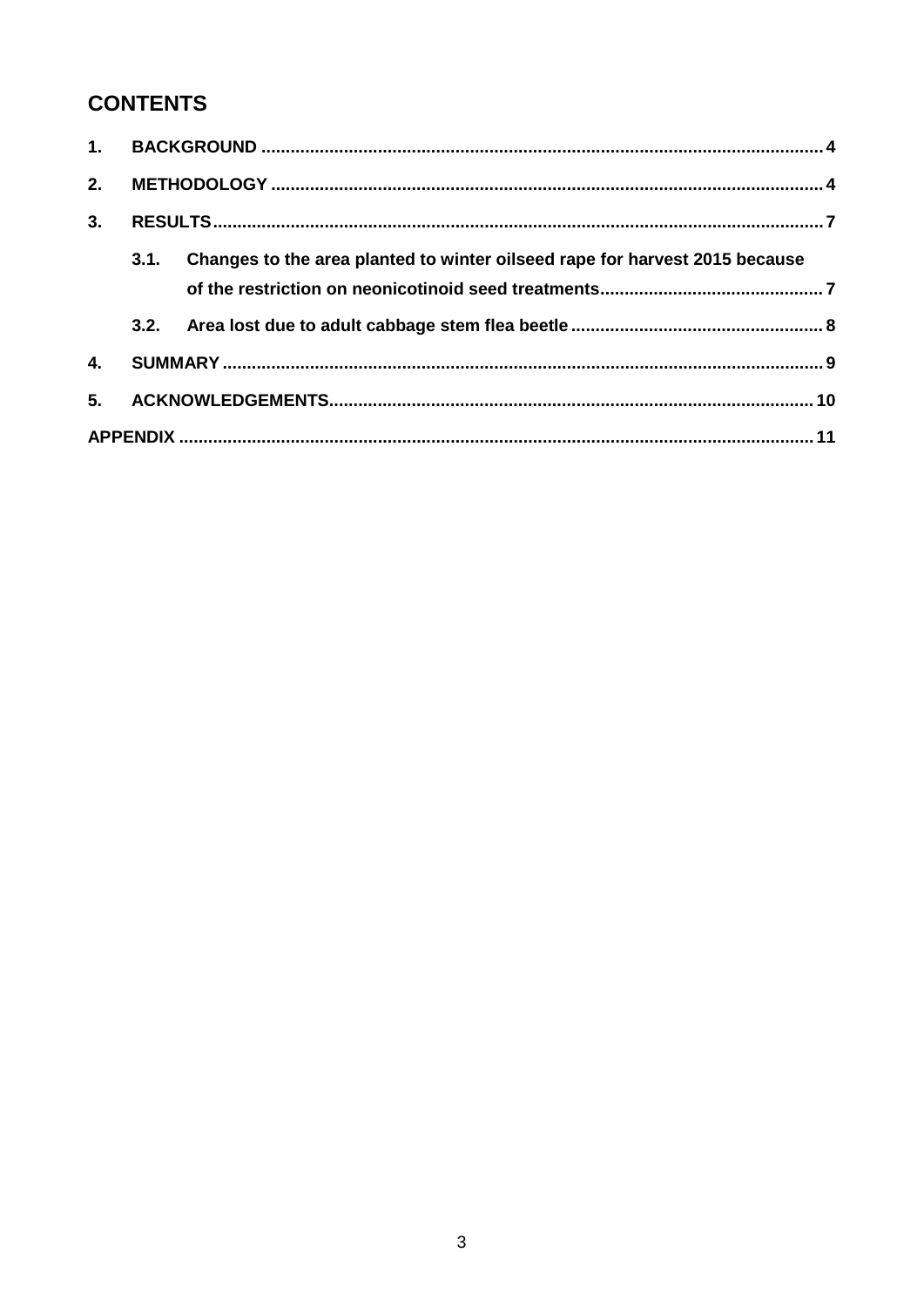## **1. Background**

On 1 December 2013, a restriction on the use of the neonicotinoids, clothianidin, imidacloprid and thiamethoxam, was enforced by the European Commission. Neonicotinoid seed treatments were previously used to reduce the damage to seedlings caused by early attacks by cabbage stem flea beetle (CSFB) thereby improving crop establishment.

Autumn 2014 was the first season since the restriction was enforced in which neonicotinoid seed treatments were not available for protecting winter oilseed rape (WOSR) crops during establishment. This report summarises the results from questions added to the AHDB/HGCA Winter Planting Survey 2014 to assess the impact of the restrictions on the use of neonicotinoid seed treatments. The questions asked were specific to WOSR growers in England and Wales and allow us to report on changes to the area of WOSR planted, the area lost to CSFB, and how much of the area lost was successfully replanted to WOSR.

## **2. Methodology**

The data were collected through the AHDB/HGCA Winter Planting Survey 2014 [\(http://www.hgca.com/new-market-data-centre/planting-variety-survey/winter-planting](http://www.hgca.com/new-market-data-centre/planting-variety-survey/winter-planting-surveys/planting-survey/cereals-and-oilseed-rape.aspx)[surveys/planting-survey/cereals-and-oilseed-rape.aspx\)](http://www.hgca.com/new-market-data-centre/planting-variety-survey/winter-planting-surveys/planting-survey/cereals-and-oilseed-rape.aspx) which included questions designed to gauge the impact of the neonicotinoid restrictions on WOSR.

Growers were asked additional questions to assess the impact of the restrictions on the use of neonicotinoid seed treatments (Figure 1). The survey referred to planted areas as at 1 December 2014.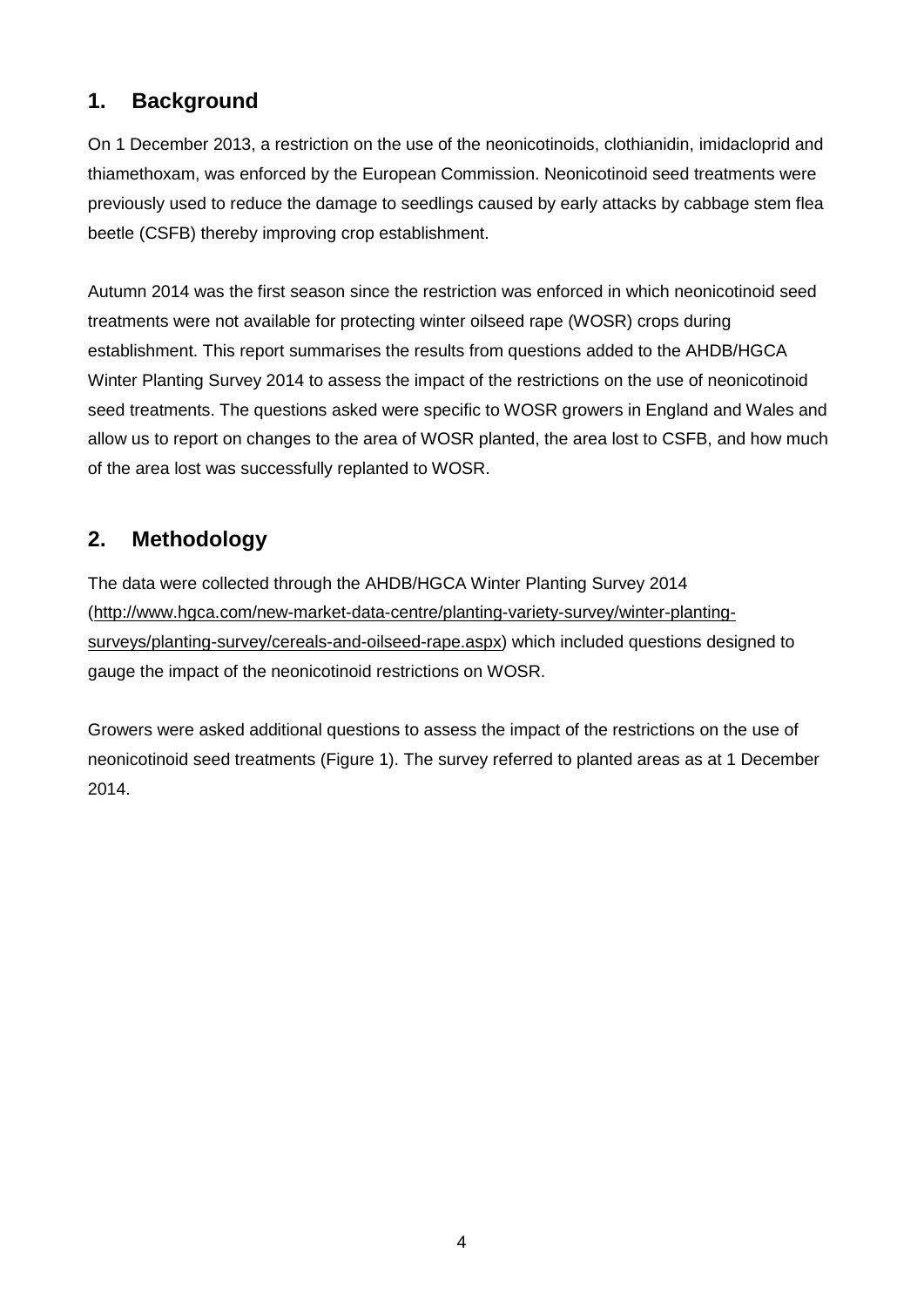| 1. Have you reduced the area you planted to winter oilseed rape for harvest 2015 because of the<br>restriction on neonicotinoid seed treatments?                                                                                                                        |  |  |  |  |
|-------------------------------------------------------------------------------------------------------------------------------------------------------------------------------------------------------------------------------------------------------------------------|--|--|--|--|
| Yes<br>No                                                                                                                                                                                                                                                               |  |  |  |  |
| 2. If you answered 'Yes' to question 1, please state what area you would have planted if the use<br>of neonicotinoid seed treatments had not been restricted.<br>(If 'No', please leave this question blank)                                                            |  |  |  |  |
| Area that would have been planted                                                                                                                                                                                                                                       |  |  |  |  |
| 3. If you have planted winter oilseed rape for harvest in 2015, have you lost any of your original<br>planted area because of adult cabbage stem flea beetle damage?<br>(If you haven't planted winter oilseed rape for harvest 2015, please leave this question blank) |  |  |  |  |
| Yes<br>No                                                                                                                                                                                                                                                               |  |  |  |  |
| 4. If you answered 'Yes' to question 3, please can you provide the following information:<br>(If 'No', please leave this question blank)                                                                                                                                |  |  |  |  |
| Please give the area originally planted                                                                                                                                                                                                                                 |  |  |  |  |
| Of the area originally planted, please state the total area lost<br>because of adult cabbage stem flea beetle damage                                                                                                                                                    |  |  |  |  |
| Of the total area lost, how much was successfully replanted<br>to winter oilseed rape?                                                                                                                                                                                  |  |  |  |  |

**Figure 1.** Questions included in the AHDB/HGCA Winter Planting Survey 2014

More than 1,300 WOSR growers, with crops equivalent to 8% of the national WOSR area in England and Wales, completed the survey. The AHDB/HGCA Winter Planting Survey 2014 was sent by both post (on 28 November 2014) and email (on 1 December 2014) to a representative sample of 4,993 arable farmers, weighted by the arable area in each region. As a result, the responses given by growers to the questions specific to WOSR could be used to represent the situation in their region. These regional results were then combined to provide estimates of the complete situation across England.

The AHDB/HGCA Winter Planting Survey 2014 is called a 'ratio-raising' survey because it uses a ratio (comparing the current and previous harvest's actual plantings). For each crop, growers were asked to provide details of the area in the ground as at 1 June 2014 (for harvest 2014), and the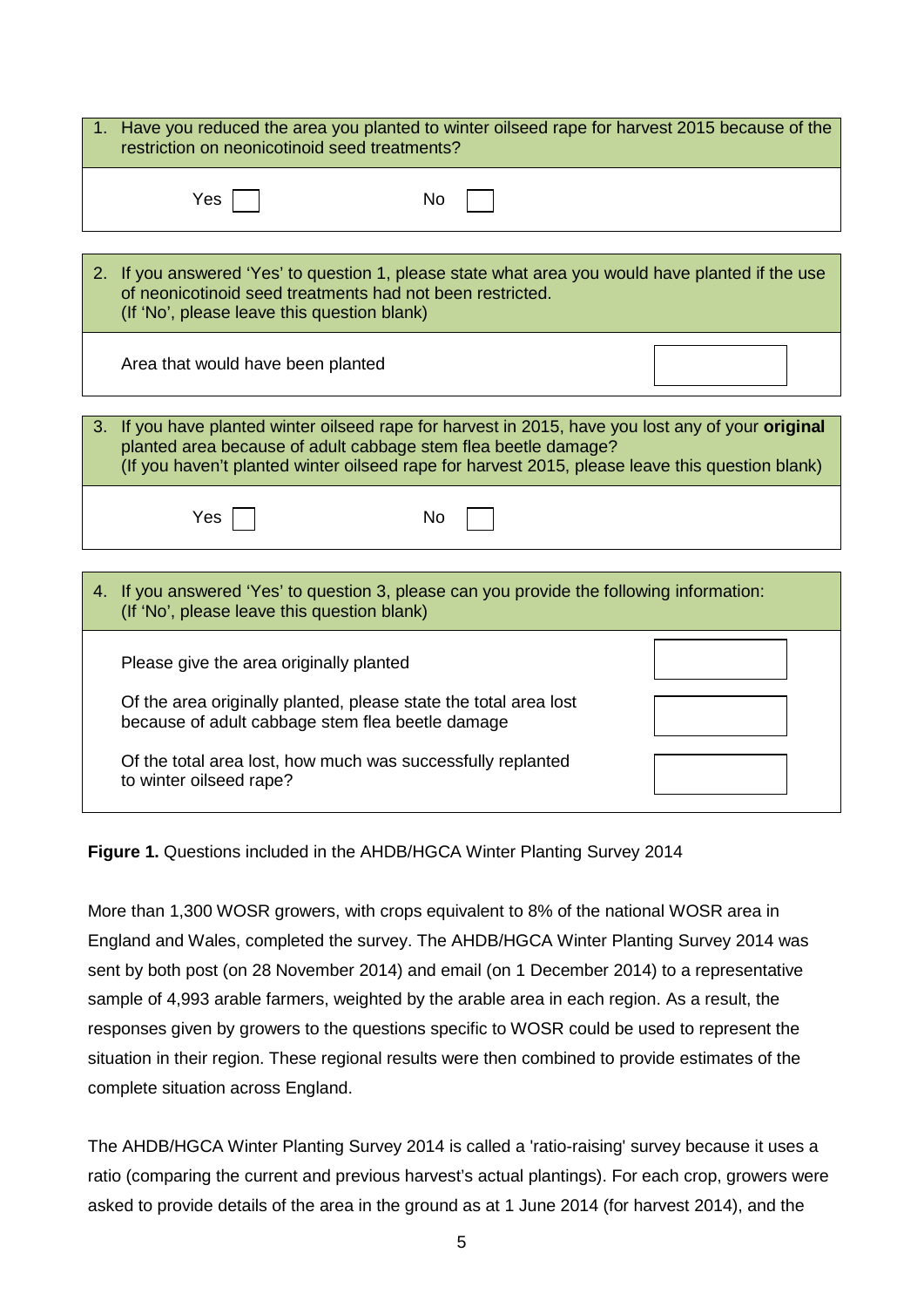area in the ground as at 1 December 2014 (for harvest 2015). For each region and crop combination, the percentage change between 1 June and 1 December 2014 was identified. This figure (the ratio) was multiplied by last year's actual regional figures (the 2014 June Survey of Agriculture by Defra) to give an estimate of the cropping area as at 1 December. This year's estimates are effectively 'raised' from last year's actual results.

The regional splits used were those used by Defra to produce regional agricultural statistics. These regions are classed as NUTS level 1 under the European Union hierarchy and more details of the counties/groups of unitary authorities that make up each region can be found at:<http://www.ons.gov.uk/ons/guide-method/geography/beginner-s-guide/eurostat/index.html>

Please note that results are not published for Wales due to confidentiality reasons. Wales accounts for 1% of the WOSR area grown in Great Britain, so this should not significantly affect the conclusions of the survey. Further, results for smaller regions should be treated with additional caution as they are subject to a higher level of uncertainty due to a smaller sample size.

The raw data from the survey are presented in the appendix in percentages (questions 1 and 3) and hectares (questions 2 and 4).

The responses to question 2 were scaled up to represent the national picture using the following methodology:

- For each region, the additional area that survey respondents indicated they would have planted if seed treatments had been available was added to the area reported as planted as at 1 December by all respondents in the AHDB/HGCA Winter Planting Survey. This gives an indication of the area that may have been planted in each region by all farmers taking part in the survey. Please note: this may slightly underestimate the theoretical area that may have been planted because the area reported as at 1 December 2014 by all farmers in the AHDB/HGCA Planting Survey included losses due to adult CSFB damage.
- Following the same method as the AHDB/HGCA Winter Planting Survey (detailed above), these theoretical areas were then compared to the area harvested in 2014 and the percentage change identified.
- This percentage change was then applied to last year's actual regional figures (the 2014 June Survey of Agriculture by Defra of the harvest area of both winter and spring OSR varieties) to give an estimate of the potential cropping area as at 1 December if seed treatments had been available.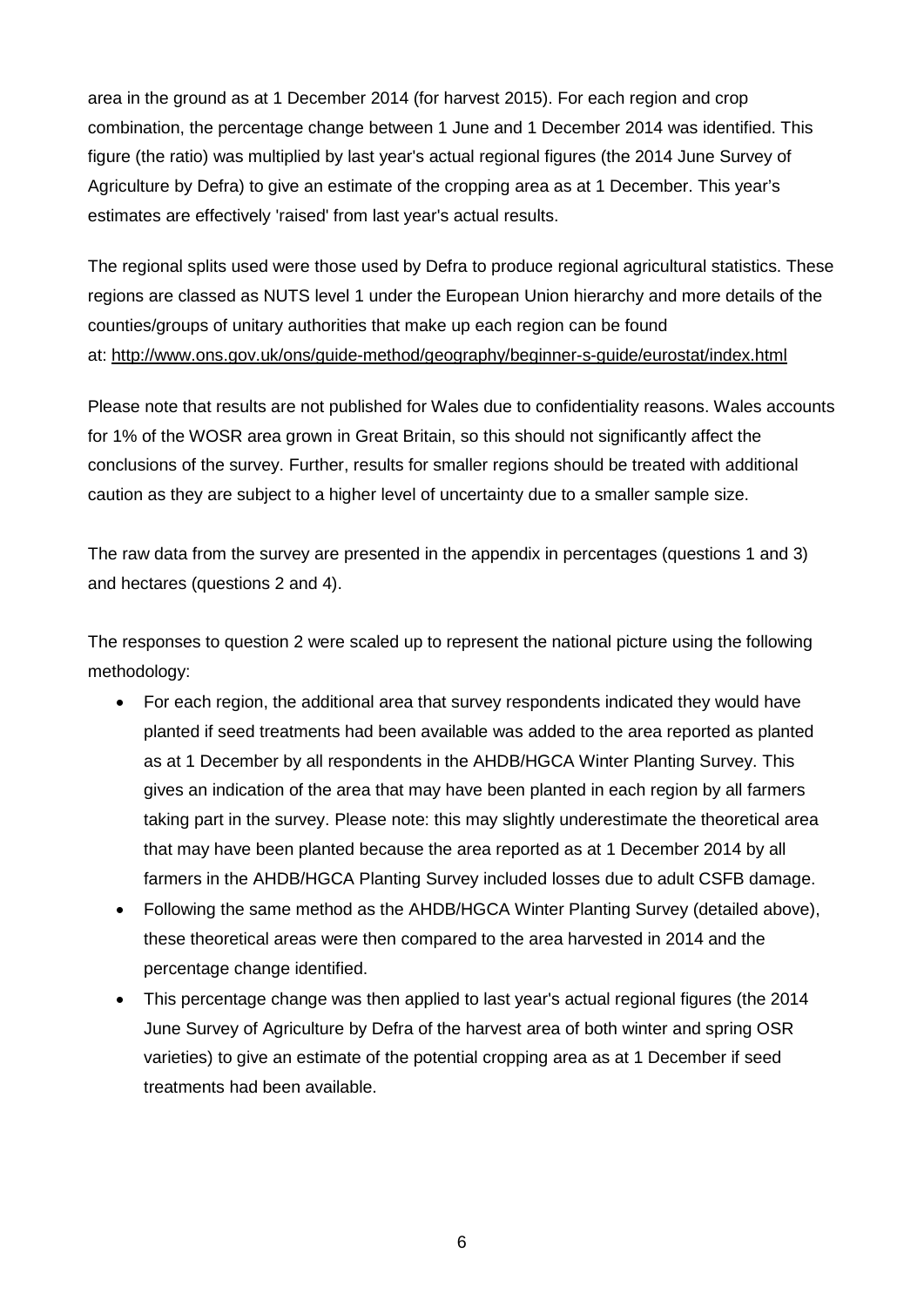A slightly different process was followed for question 4.

- The area originally planted by those survey respondents that reported losses due to adult CSFB (Q4A) was added to the area reported as planted as at 1 December 2014 by those that did not report losses (in the AHDB/HGCA Winter Planting Survey). This gives an estimate of the total area originally planted by all survey respondents.
- The areas reported as lost (Q4B) and lost but successfully replanted (Q4C) were then compared to the estimate of the area originally planted by all survey respondents.
- These percentages were then applied to the estimate of the regional and national areas planted as at 1 December 2014 (in the AHDB/HGCA Winter Planting Survey) to give estimates of the areas lost due to adult CSFB damage at a national and regional level.

### **3. Results**

## **3.1. Changes to the area planted to winter oilseed rape for harvest 2015 because of the restriction on neonicotinoid seed treatments**

This section reports on results from survey questions 1 and 2. The survey showed that approximately 11% of respondents would have planted additional areas if neonicotinoid seed treatments had been available. The regional results ranged from 6% in the East Midlands and South West to 15% in the Eastern region.

The difference between the area these respondents intended to plant and actually planted was a total of just over 3,200 ha. When scaled up to a national level using the 2014 June Survey of Agriculture by Defra of the harvest area, this is theoretically equivalent to approximately 38,000 ha. A regional breakdown of this area is presented in Figure 2.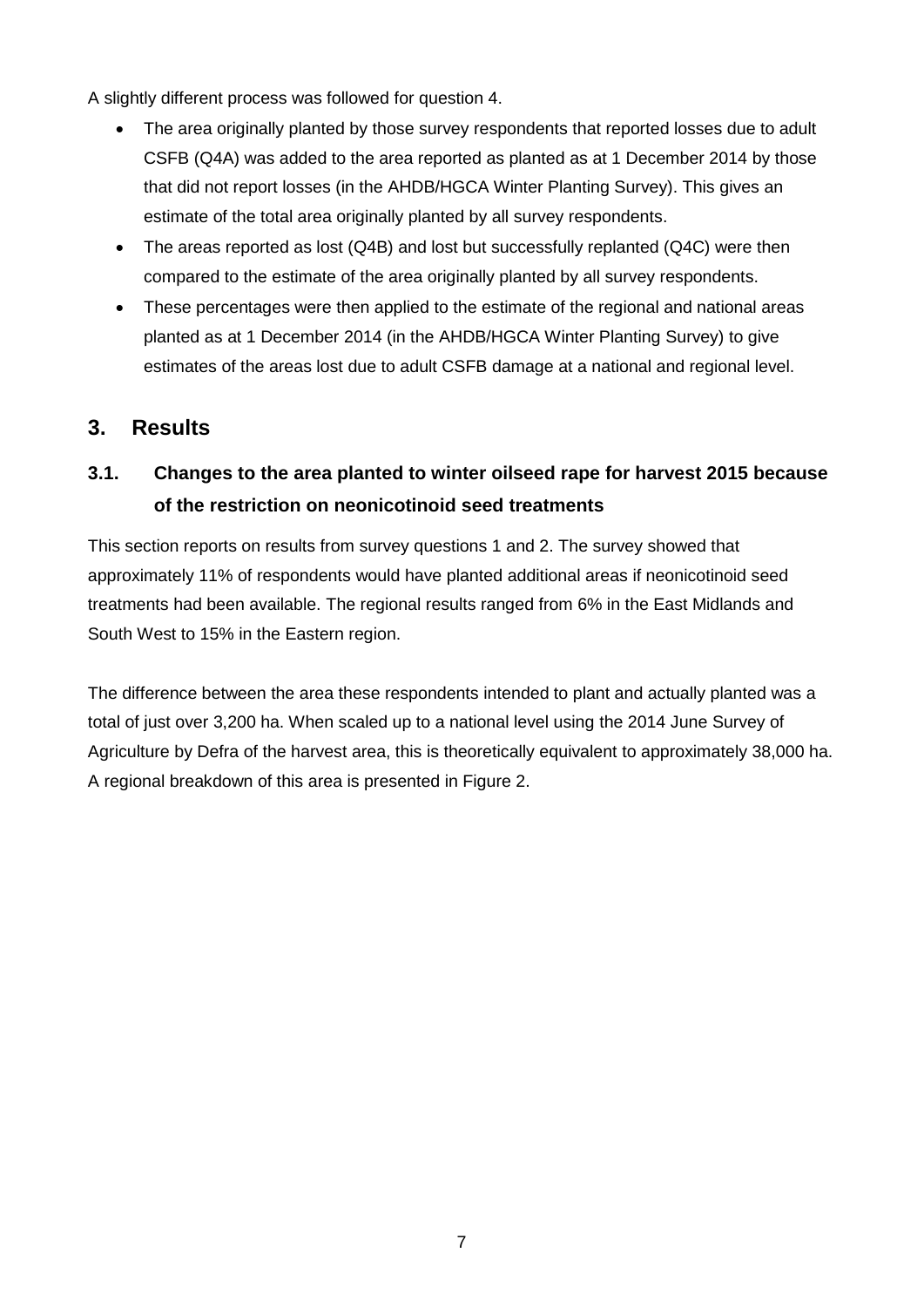

**Figure 2.** Regional breakdown of the additional area that might have been planted for harvest 2015 if neonicotinoid seed treatments had been available compared to the estimate of the oilseed rape area from the AHDB/HGCA Winter Planting Survey 2014.

#### **3.2. Area lost due to adult cabbage stem flea beetle**

This section reports on results from survey questions 3 and 4. These questions were specific to crop loss as of 1 December 2014 due to adult CSFB. The results do not, therefore, take into account any crop losses that may subsequently occur from CSFB larvae later in the season.

Approximately 5% of the original planting area (including data from those reporting no losses) was reported to have been lost to adult CSFB; however, about 1.5% of the original area was reported to have been successfully replanted as of 1 December 2014. Therefore, approximately 3.5% was lost and not successfully replanted to WOSR as of 1 December 2014. When scaled up using data from the HGCA/AHDB Winter Planting Survey, this is theoretically equivalent to approximately 22,000 ha.

The region which reported the highest crop losses to adult CSFB was the Eastern region with just over 10% of the original area lost, 3% of which was replanted. The South East and London region reported losses of just under 5%, of which about 0.5% was replanted. A regional breakdown is presented in Figure 3.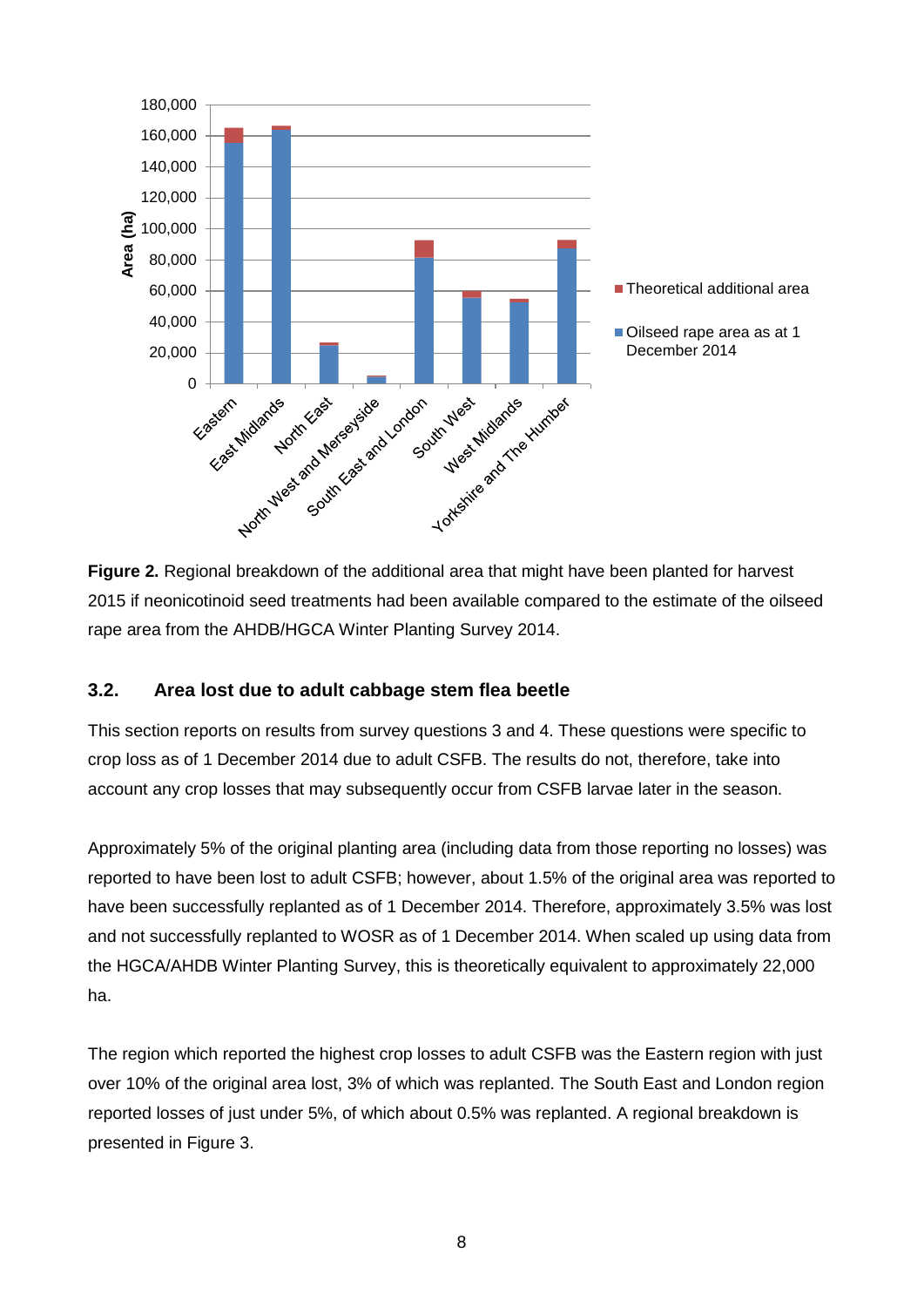Area lost but sucessfully replanted as at 1 December 2014





**Figure 3.** Percentage of the area originally planted that was lost to adult cabbage stem flea beetle damage as at 1 December 2014

Comments from the respondents included reports that some growers had lost whole fields to adult CSFB. Others reported patchy crops which they had not currently written off but would assess in the spring before making a decision whether or not to take the crop to harvest. There were also a number of comments on replanted crops suffering from slug and pigeon damage and black-grass competition, which they attributed to the lateness of the second planting. With regards to chemical control, a number of respondents commented that they had sprayed with a pyrethroid when they wouldn't have usually or that they had sprayed more times than usual.

## **4. Summary**

12%

The questions included in the planting survey were asked to help assess the potential impact of the restrictions on the use of neonicotinoid seed treatments. Approximately 11% of respondents said they would have planted additional areas of WOSR if neonicotinoid seed treatments had been available. When scaled up to represent the whole of England, the difference between the area farmers intended to plant and did plant for harvest 2015 was approximately 38,000 ha. The total area that might have been planted if neonicotinoid seed treatments had been available would have been equivalent to a 5% increase over the area of OSR harvested in 2014 (both winter and spring varieties). This compares to the fall of 1% shown in the AHDB/HGCA Winter Planting Survey.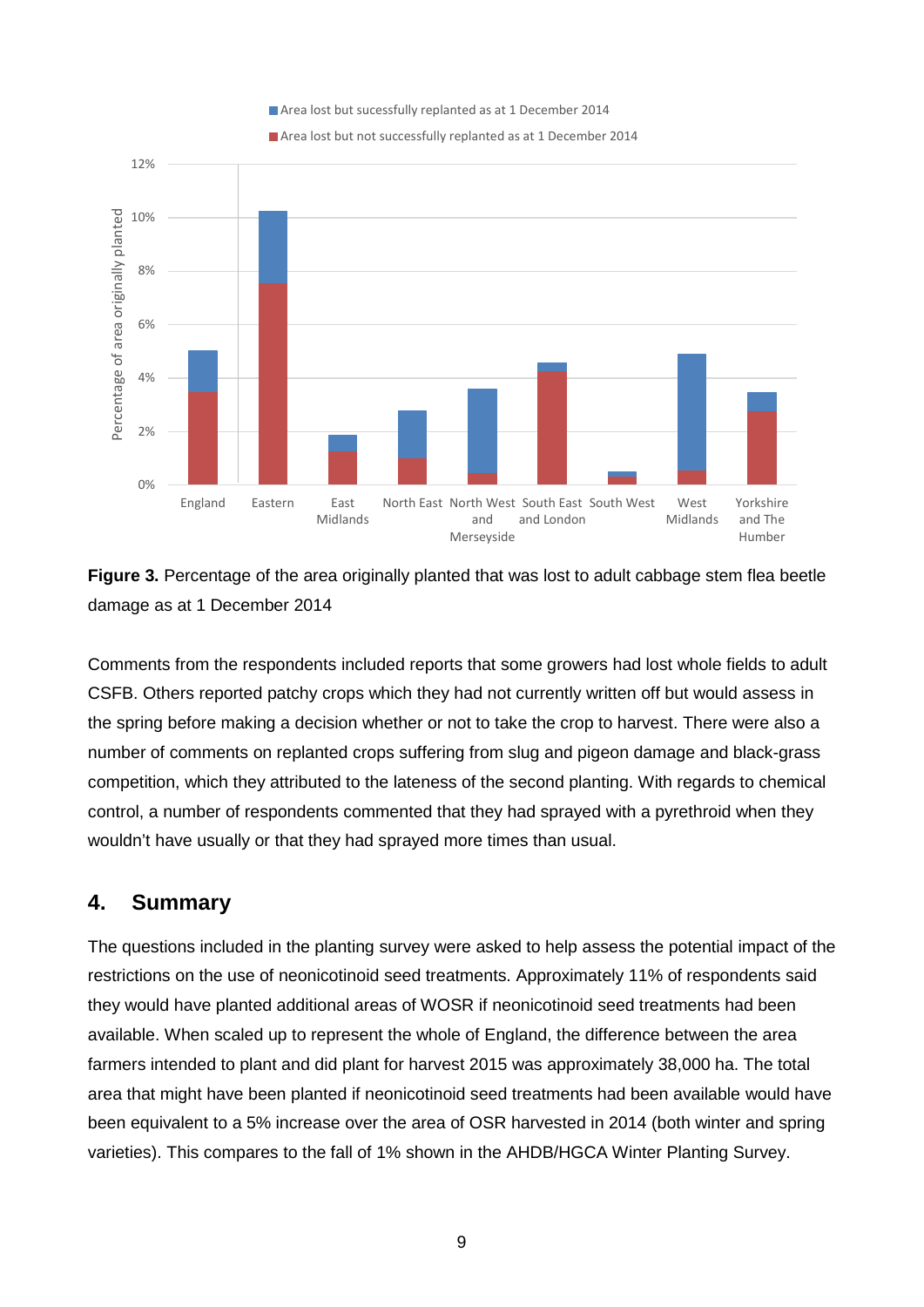These findings demonstrate that the restriction on neonicotinoids did have an impact on the 2014 WOSR plantings.

Approximately 5% of the original planted area was reported to have been lost to adult CSFB. However, about 1.5% of area was reported to have been successfully replanted as of 1 December 2014. This loss of 3.5% is theoretically equivalent to approximately 22,000 ha across England. The restriction on the use of neonicotinoid seed treatments could potentially have affected the crop losses recorded as of 1 December 2014 because of the limited control options available to reduce the damage to seedlings caused by early attacks by adult CSFB. The only chemical control option during the main emergence period was a pyrethroid insecticide, to which there is evidence of resistance in CSFB in England.

The area lost reported here is that up to 1 December 2014 and is only accountable to adult CSFB. It, therefore, does not take into account any crop losses which may subsequently occur from CSFB larvae later in the season. Further work is continuing to assess the impact of CSFB larvae damage to WOSR.

#### **5. Acknowledgements**

Thanks are given to Helen Plant, AHDB Market Intelligence Team, for completing data analysis.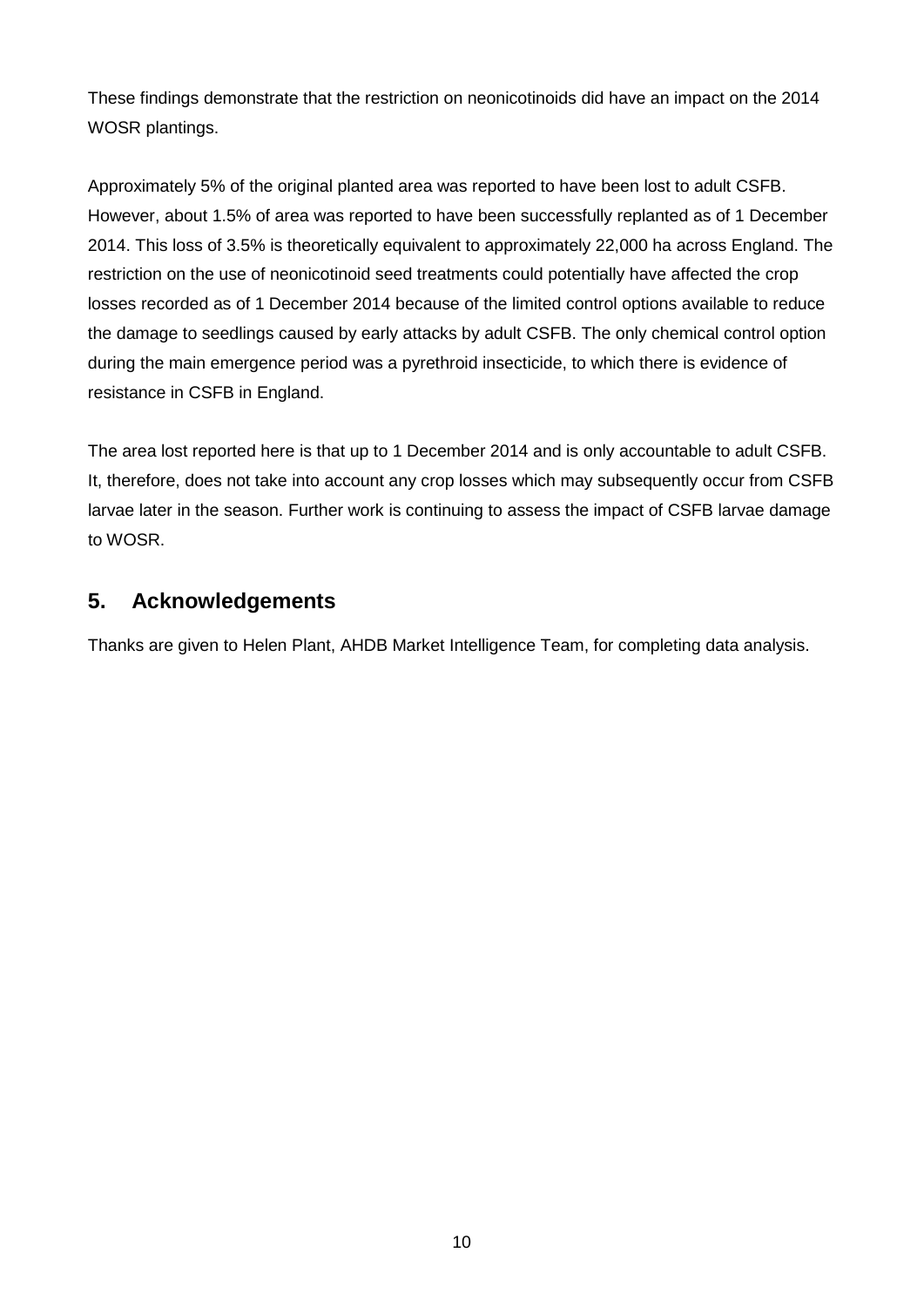## **Appendix**

|                           | Percentage of respondents in each region saying: |                                                   |  |
|---------------------------|--------------------------------------------------|---------------------------------------------------|--|
| <b>Region</b>             | Yes - they had reduced<br>the area they planted  | No - they hadn't reduced<br>the area they planted |  |
| Eastern                   | 15%                                              | 85%                                               |  |
| East Midlands             | 6%                                               | 94%                                               |  |
| <b>North East</b>         | 13%                                              | 87%                                               |  |
| North West and Merseyside | 9%                                               | 91%                                               |  |
| South East and London     | 14%                                              | 86%                                               |  |
| South West                | 6%                                               | 94%                                               |  |
| <b>West Midlands</b>      | 9%                                               | 91%                                               |  |
| Yorkshire and The Humber  | 11%                                              | 89%                                               |  |
| <b>England</b>            | 11%                                              | 89%                                               |  |

**Table 1.** Results to question 1 presented as percentages (excluding Wales)

#### **Table 2.** Results to question 2 (excluding Wales)

| <b>Region</b>                | Total area (ha)<br>that would have<br>been planted by<br>those answering<br>"Yes" to Q1 | Total area (ha)<br>planted by those<br>answering "Yes"<br>to Q1 | <b>Difference</b><br>between the<br>area intended to<br>plant and did<br>plant (ha) |
|------------------------------|-----------------------------------------------------------------------------------------|-----------------------------------------------------------------|-------------------------------------------------------------------------------------|
| Eastern                      | 3,464                                                                                   | 2,543                                                           | 921                                                                                 |
| East Midlands                | 877                                                                                     | 688                                                             | 189                                                                                 |
| North East                   | 575                                                                                     | 411                                                             | 164                                                                                 |
| North West and Merseyside    | 154                                                                                     | 79                                                              | 76                                                                                  |
| South East and London        | 1,486                                                                                   | 575                                                             | 911                                                                                 |
| South West                   | 698                                                                                     | 344                                                             | 353                                                                                 |
| <b>West Midlands</b>         | 418                                                                                     | 222                                                             | 196                                                                                 |
| Yorkshire and The Humber     | 956                                                                                     | 504                                                             | 451                                                                                 |
| <b>Total area in England</b> | 8,627                                                                                   | 5,366                                                           | 3,261                                                                               |